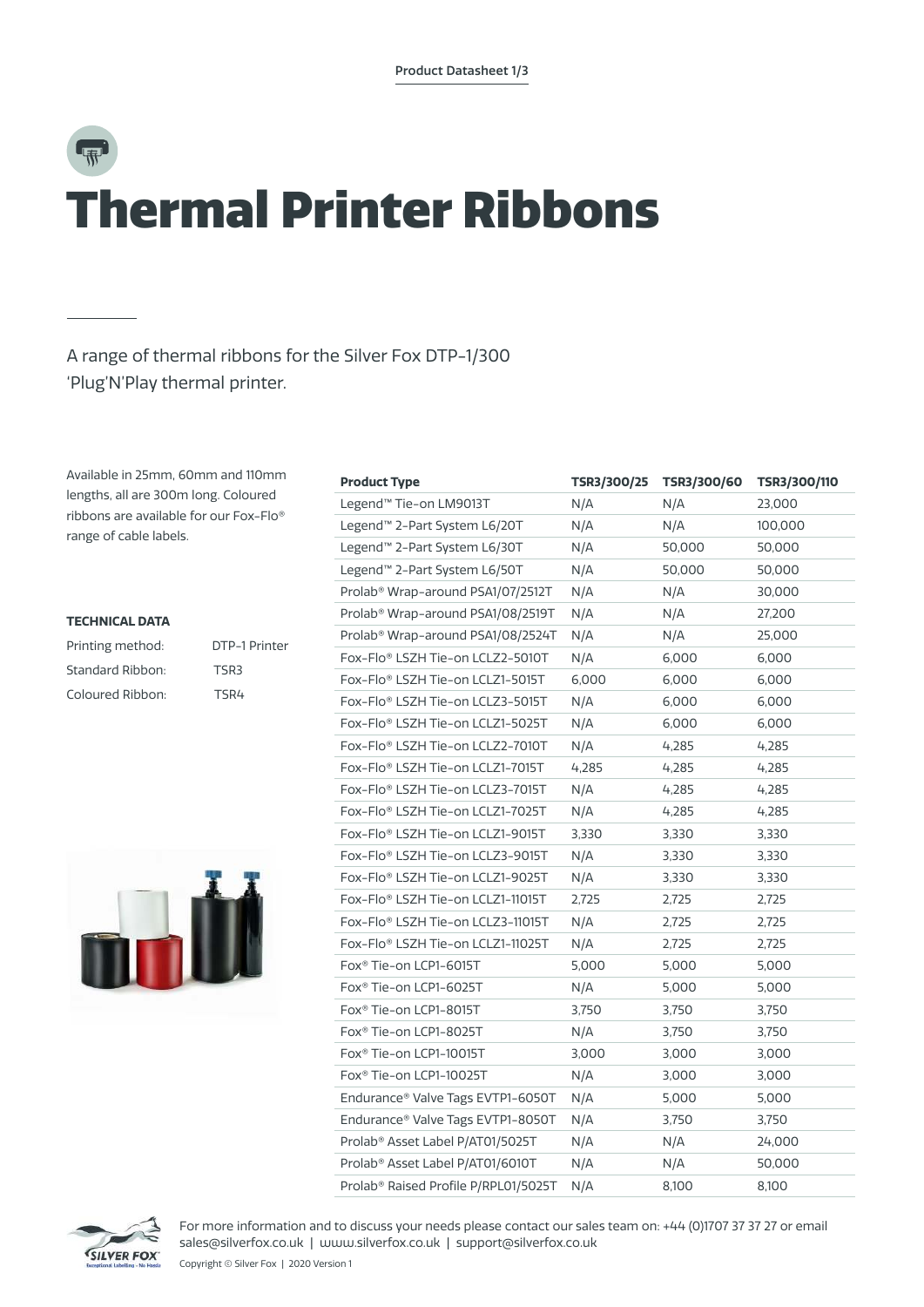## Thermal Printer Ribbons

|                                  | TSR3/300/60 | TSR3/300/60 | TSR3/300/110 | TSR3/300/110 |
|----------------------------------|-------------|-------------|--------------|--------------|
| <b>Product Type</b>              | 1 Reel      | 2 Reels     | 1 Reel       | 2 Reels      |
| Legend™ Non-Shrink 10mm Lengths  | 30,000      | 60,000      | 30,000       | 60,000       |
| Legend™ Non-Shrink 25mm Lengths  | 12.000      | 24.000      | 12.000       | 24,000       |
| Legend™ Non-Shrink 50mm Lengths  | 6.000       | 12.000      | 6.000        | 12.000       |
| Legend™ Non-Shrink 75mm Lengths  | 4.000       | 8.000       | 4.000        | 8.000        |
| Legend™ Non-Shrink 100mm Lengths | 3.000       | 6.000       | 3.000        | 6.000        |

|                                   | TSR3/300/60 | TSR3/300/60 | TSR3/300/110 | TSR3/300/110 |
|-----------------------------------|-------------|-------------|--------------|--------------|
| <b>Product Type</b>               | 1 Reel      | 2 Reels     | 1 Reel       | 2 Reels      |
| Legend™ Heat-Shrink 10mm Lengths  | 30,000      | 60,000      | 30,000       | 60,000       |
| Legend™ Heat-Shrink 25mm Lengths  | 12.000      | 24.000      | 12.000       | 24,000       |
| Legend™ Heat-Shrink 50mm Lengths  | 6.000       | 12.000      | 6.000        | 12.000       |
| Legend™ Heat-Shrink 75mm Lengths  | 4.000       | 8.000       | 4.000        | 8.000        |
| Legend™ Heat-Shrink 100mm Lengths | 3.000       | 6.000       | 3.000        | 6.000        |

|                                        | TSR3/300/60 | TSR3/300/60 |
|----------------------------------------|-------------|-------------|
| <b>Product Type</b>                    | 1 Reel      | 2 Reels     |
| Legend™ LSZH Heat-Shrink 10mm Lengths  | 30.000      | 60,000      |
| Legend™ LSZH Heat-Shrink 25mm Lengths  | 12.000      | 24.000      |
| Legend™ LSZH Heat-Shrink 50mm Lengths  | 6.000       | 12.000      |
| Legend™ LSZH Heat-Shrink 75mm Lengths  | 4.000       | 8.000       |
| Legend™ LSZH Heat-Shrink 100mm Lengths | 3.000       | 6.000       |